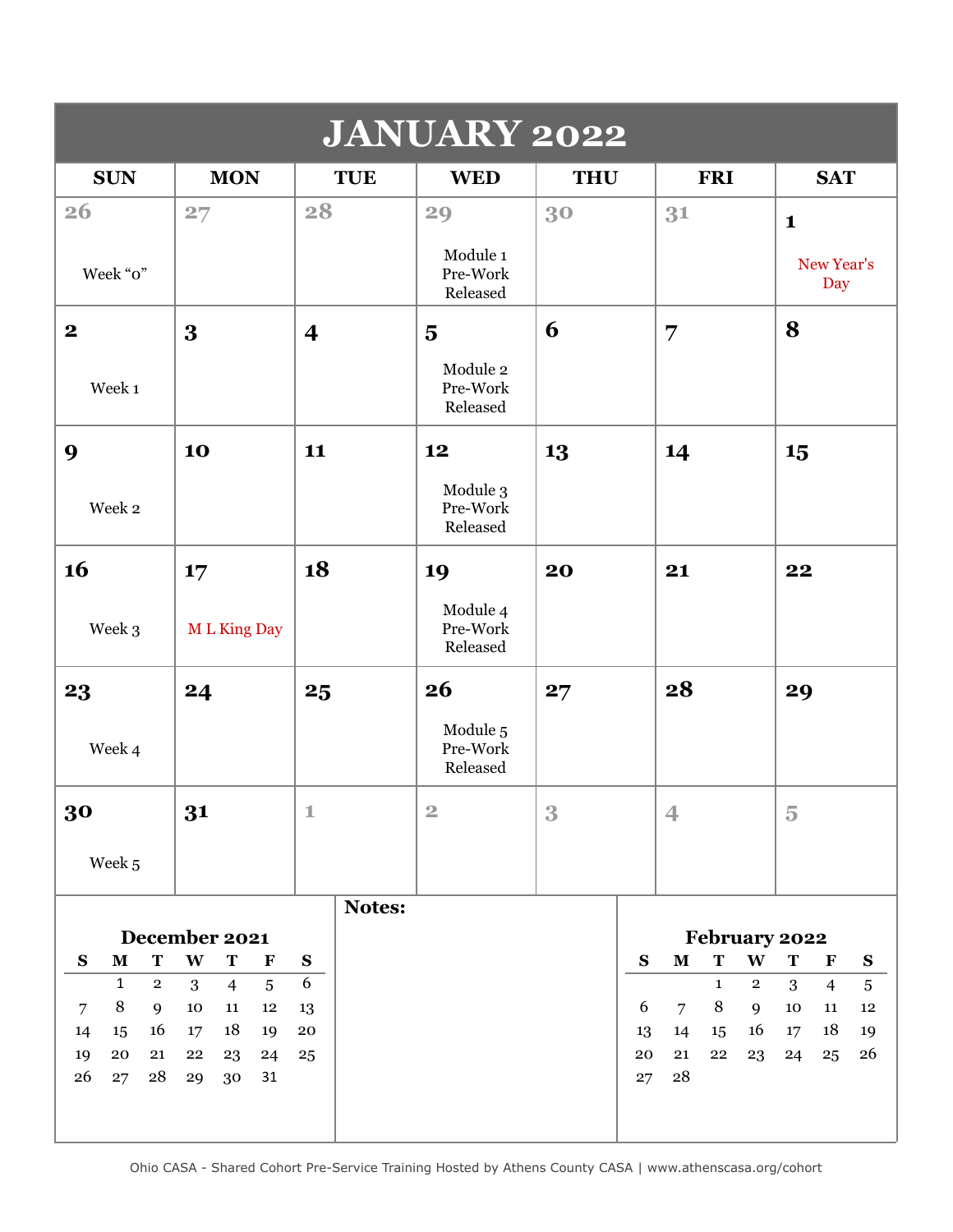| <b>FEBRUARY 2022</b>                             |                                                        |               |                                  |            |                                                               |                                          |  |  |  |  |
|--------------------------------------------------|--------------------------------------------------------|---------------|----------------------------------|------------|---------------------------------------------------------------|------------------------------------------|--|--|--|--|
| <b>SUN</b>                                       | <b>MON</b>                                             | <b>TUE</b>    | <b>WED</b>                       | <b>THU</b> | <b>FRI</b>                                                    | <b>SAT</b>                               |  |  |  |  |
| 30                                               | 31                                                     | $\mathbf{1}$  | $\boldsymbol{2}$                 | 3          | $\overline{\mathbf{4}}$                                       | $\overline{\mathbf{5}}$                  |  |  |  |  |
| Week 5                                           |                                                        |               |                                  |            |                                                               |                                          |  |  |  |  |
| 6                                                | $\overline{7}$                                         | 8             | 9                                | 10         | 11                                                            | 12                                       |  |  |  |  |
|                                                  |                                                        |               |                                  |            |                                                               |                                          |  |  |  |  |
| 13                                               | 14                                                     | 15            | 16                               | 17         | 18                                                            | 19                                       |  |  |  |  |
|                                                  | Valentine's<br>Day                                     |               | Classroom<br>Opens               |            |                                                               |                                          |  |  |  |  |
| 20                                               | 21                                                     | 22            | 23                               | 24         | 25                                                            | 26                                       |  |  |  |  |
| Week "o"                                         | Presidents'<br>Day                                     |               | Module 1<br>Pre-Work<br>Released |            |                                                               |                                          |  |  |  |  |
| 27                                               | 28                                                     | $\mathbbm{1}$ | $\overline{2}$                   | 3          | $\overline{4}$                                                | $\overline{5}$                           |  |  |  |  |
| Week 1                                           |                                                        |               |                                  |            |                                                               |                                          |  |  |  |  |
|                                                  |                                                        | Notes:        |                                  |            |                                                               |                                          |  |  |  |  |
| T<br>${\bf M}$<br>S                              | <b>January 2022</b><br>W<br>$\mathbf T$<br>$\mathbf F$ | ${\bf S}$     |                                  | ${\bf S}$  | <b>March 2022</b><br>$\mathbf T$<br>$\mathbf{W}$<br>${\bf M}$ | $\mathbf T$<br>${\bf S}$<br>$\mathbf{F}$ |  |  |  |  |
|                                                  |                                                        | $\mathbf{1}$  |                                  |            | $\mathbf{1}$<br>$\mathbf{2}$                                  | 3<br>$\sqrt{5}$<br>$\overline{4}$        |  |  |  |  |
| $\mathbf{3}$<br>$\overline{4}$<br>$\overline{2}$ | 5<br>6<br>$\overline{7}$                               | $\,8\,$       |                                  | 6          | 8<br>$\overline{7}$<br>9                                      | 10<br>${\bf 11}$<br>12                   |  |  |  |  |
| 9<br>10<br>11                                    | 12<br>13<br>14                                         | 15            |                                  | 13         | 16<br>14<br>15 <sub>15</sub>                                  | 18<br>17<br>19                           |  |  |  |  |
| 17<br>18<br>16<br>24<br>25<br>23<br>30<br>31     | 19<br>20<br>21<br>26<br>27<br>28                       | 22<br>29      |                                  | 20<br>27   | 21<br>22<br>23<br>28<br>29<br>30                              | 26<br>24<br>25<br>31                     |  |  |  |  |
|                                                  |                                                        |               |                                  |            |                                                               |                                          |  |  |  |  |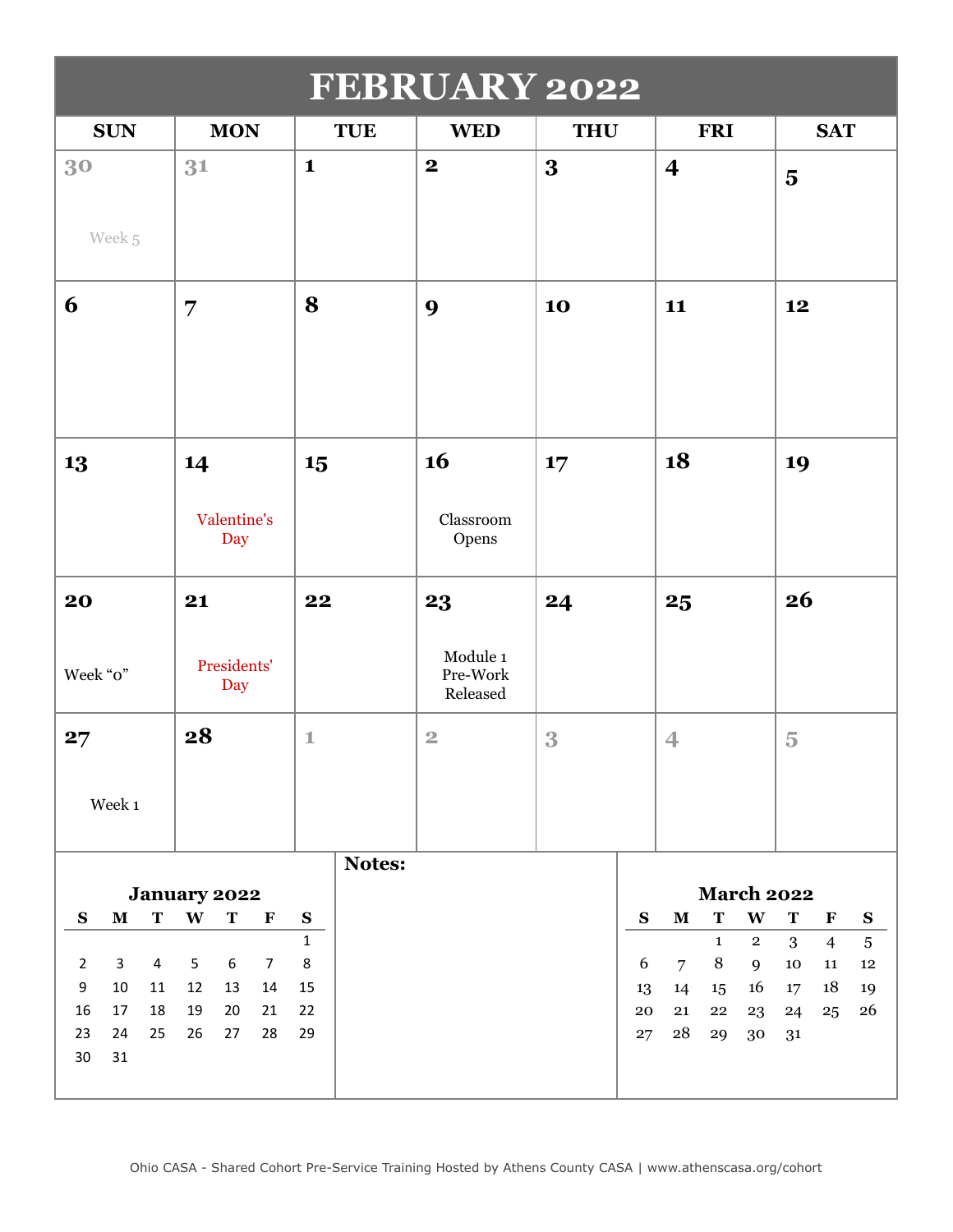| <b>MARCH 2022</b>                               |                                                                          |                         |                                  |            |           |                         |                 |                   |                         |                             |                           |
|-------------------------------------------------|--------------------------------------------------------------------------|-------------------------|----------------------------------|------------|-----------|-------------------------|-----------------|-------------------|-------------------------|-----------------------------|---------------------------|
| <b>SUN</b>                                      | <b>MON</b>                                                               | <b>TUE</b>              | <b>WED</b>                       | <b>THU</b> |           |                         | <b>FRI</b>      |                   |                         | <b>SAT</b>                  |                           |
| 27                                              | 28                                                                       | $\mathbf{1}$            | $\overline{\mathbf{2}}$          | 3          |           | $\overline{\mathbf{4}}$ |                 |                   | $\overline{\mathbf{5}}$ |                             |                           |
| Week 1                                          |                                                                          |                         | Module 2<br>Pre-Work<br>Released |            |           |                         |                 |                   |                         |                             |                           |
| 6                                               | 7                                                                        | 8                       | 9                                | 10         |           | 11                      |                 |                   | 12                      |                             |                           |
| Week 2                                          |                                                                          |                         | Module 3<br>Pre-Work<br>Released |            |           |                         |                 |                   |                         |                             |                           |
| 13                                              | 14                                                                       | 15                      | 16                               | 17         |           | 18                      |                 |                   | 19                      |                             |                           |
| Week 3                                          |                                                                          |                         | Module 4<br>Pre-Work<br>Released |            |           |                         |                 |                   |                         |                             |                           |
| 20                                              | 21                                                                       | 22                      | 23                               | 24         |           | 25                      |                 |                   | 26                      |                             |                           |
| Week 4                                          |                                                                          |                         | Module 5<br>Pre-Work<br>Released |            |           |                         |                 |                   |                         |                             |                           |
| 27                                              | 28                                                                       | 29                      | 30                               | 31         |           | $\mathbf{1}$            |                 |                   | $\overline{2}$          |                             |                           |
| Week 5                                          |                                                                          |                         |                                  |            |           |                         |                 |                   |                         |                             |                           |
|                                                 |                                                                          | Notes:                  |                                  |            |           |                         |                 |                   |                         |                             |                           |
|                                                 | February 2022                                                            |                         |                                  |            |           |                         |                 | <b>April 2022</b> |                         |                             |                           |
| $\mathbf T$<br>S<br>$\mathbf M$<br>$\mathbf{1}$ | W<br>$\mathbf T$<br>$\mathbf F$<br>$\overline{2}$<br>3<br>$\overline{4}$ | ${\bf S}$<br>$\sqrt{5}$ |                                  |            | ${\bf S}$ | ${\bf M}$               | $\mathbf T$     | $\mathbf{W}$      | $\mathbf T$             | $\mathbf F$<br>$\mathbf{1}$ | ${\bf S}$<br>$\mathbf{2}$ |
| $\,8\,$<br>6<br>$\overline{7}$                  | $10\,$<br>9<br>11                                                        | 12                      |                                  |            | 3         | $\overline{4}$          | $5\phantom{.0}$ | 6                 | $\overline{7}$          | $\,8\,$                     | $\mathbf{9}$              |
| 14<br>13<br>15                                  | 16<br>18<br>17                                                           | 19                      |                                  |            | 10        | ${\bf 11}$              | $12\,$          | 13                | 14                      | 15                          | 16                        |
| 20<br>21<br>${\bf 22}$                          | 23<br>24<br>25                                                           | 26                      |                                  |            | 17        | 18                      | 19              | ${\bf 20}$        | ${\bf 21}$              | ${\bf 22}$                  | $\bf{^{23}}$              |
| ${\bf 28}$<br>27                                |                                                                          |                         |                                  |            | 24        | 25                      | 26              | 27                | 28                      | 29                          | $30\,$                    |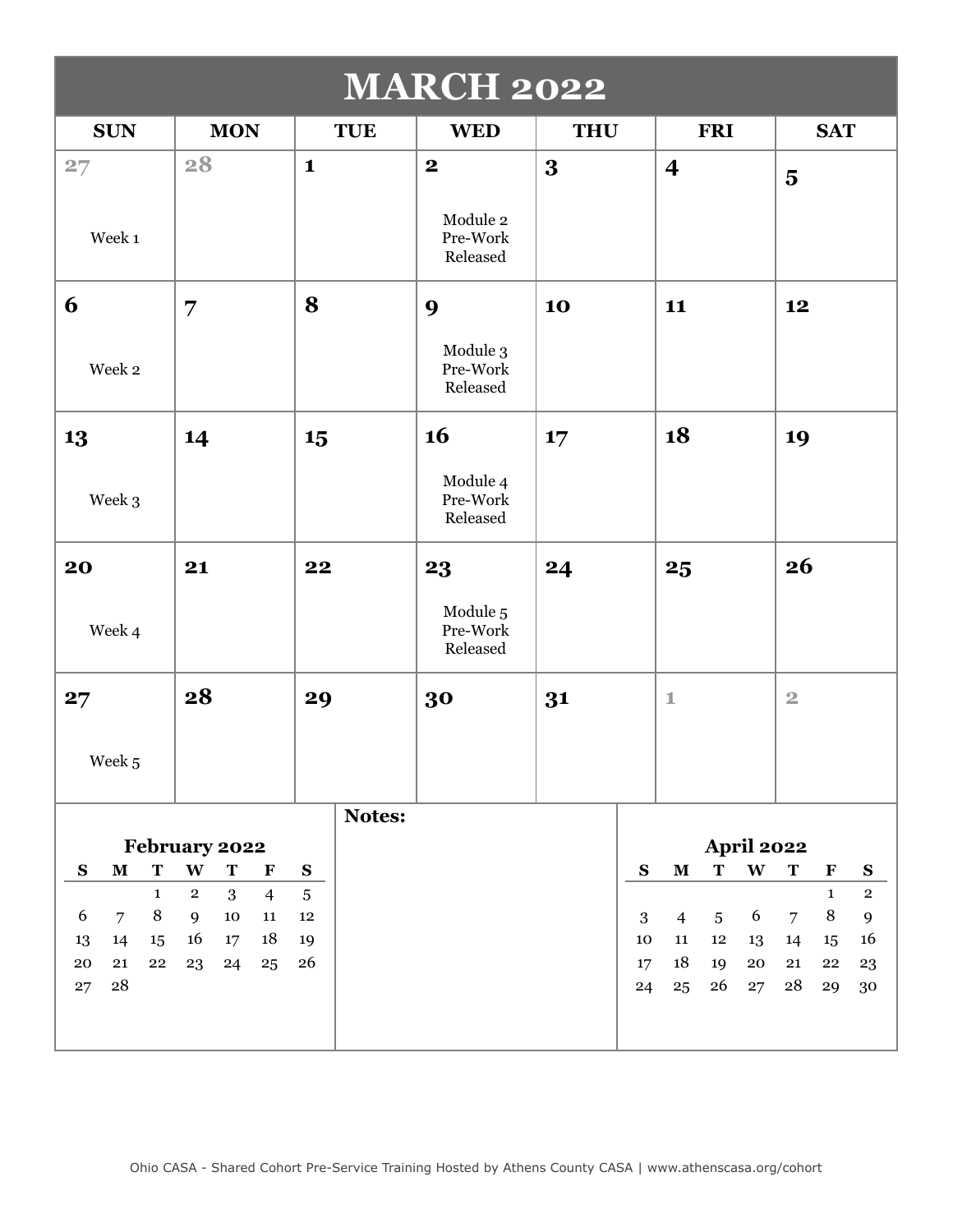| <b>APRIL 2022</b>                                |                             |                |                         |            |                                  |                |              |              |                |                 |              |                |                  |
|--------------------------------------------------|-----------------------------|----------------|-------------------------|------------|----------------------------------|----------------|--------------|--------------|----------------|-----------------|--------------|----------------|------------------|
| <b>SUN</b>                                       | <b>MON</b>                  |                |                         | <b>TUE</b> | <b>WED</b>                       | <b>THU</b>     |              |              | <b>FRI</b>     |                 |              | <b>SAT</b>     |                  |
| 27                                               | 28                          |                | 29                      |            | 30                               | 31             |              | $\mathbf{1}$ |                |                 | $\mathbf{2}$ |                |                  |
| 3                                                | $\overline{\mathbf{4}}$     |                | $\overline{\mathbf{5}}$ |            | 6                                | $\overline{7}$ |              | 8            |                |                 | 9            |                |                  |
| 10                                               | 11                          |                | 12                      |            | 13                               | 14             |              | 15           | Good Friday    |                 | 16           |                |                  |
| 17                                               | 18                          |                | 19                      |            | 20                               | 21             |              | 22           |                |                 | 23           |                |                  |
| <b>Easter Sunday</b>                             |                             |                |                         |            | Classroom<br>Opens               |                |              |              |                |                 |              |                |                  |
| 24                                               | 25                          |                | 26                      |            | 27                               | 28             |              | 29           |                |                 | 30           |                |                  |
| Week "o"                                         |                             |                |                         |            | Module 1<br>Pre-Work<br>Released |                |              |              |                |                 |              |                |                  |
|                                                  | <b>March 2021</b>           |                |                         | Notes:     |                                  |                |              |              |                | <b>May 2021</b> |              |                |                  |
| $\mathbf T$<br>${\bf S}$<br>${\bf M}$            | $\mathbf{W}$<br>$\mathbf T$ | $\mathbf F$    | $\mathbf{s}$            |            |                                  |                | ${\bf S}$    | ${\bf M}$    | T              | $\mathbf{W}$    | $\mathbf T$  | $\mathbf F$    | ${\bf S}$        |
| $\mathbf{1}$<br>$\overline{2}$                   | 3<br>$\overline{4}$         | $\overline{5}$ | $6\,$                   |            |                                  |                |              |              |                |                 |              |                | $\mathbf{1}$     |
| 8<br>9<br>$\overline{7}$                         | $10\,$<br>11                | $12\,$         | 13                      |            |                                  |                | $\mathbf{2}$ | 3            | $\overline{4}$ | $\overline{5}$  | 6            | $\overline{7}$ | $\, 8$           |
| 16<br>14<br>15                                   | 18<br>17                    | 19             | ${\bf 20}$              |            |                                  |                | 9            | 10           | 11             | $12\,$          | 13           | 14             | 15               |
| 21<br>${\bf 22}$<br>23<br>${\bf 28}$<br>29<br>30 | 24<br>25<br>31              | 26             | ${\bf 27}$              |            |                                  |                | 16<br>23     | 17<br>24     | 18<br>25       | 19<br>26        | 20<br>27     | 21<br>28       | ${\bf 22}$<br>29 |
|                                                  |                             |                |                         |            |                                  |                | 30           | 31           |                |                 |              |                |                  |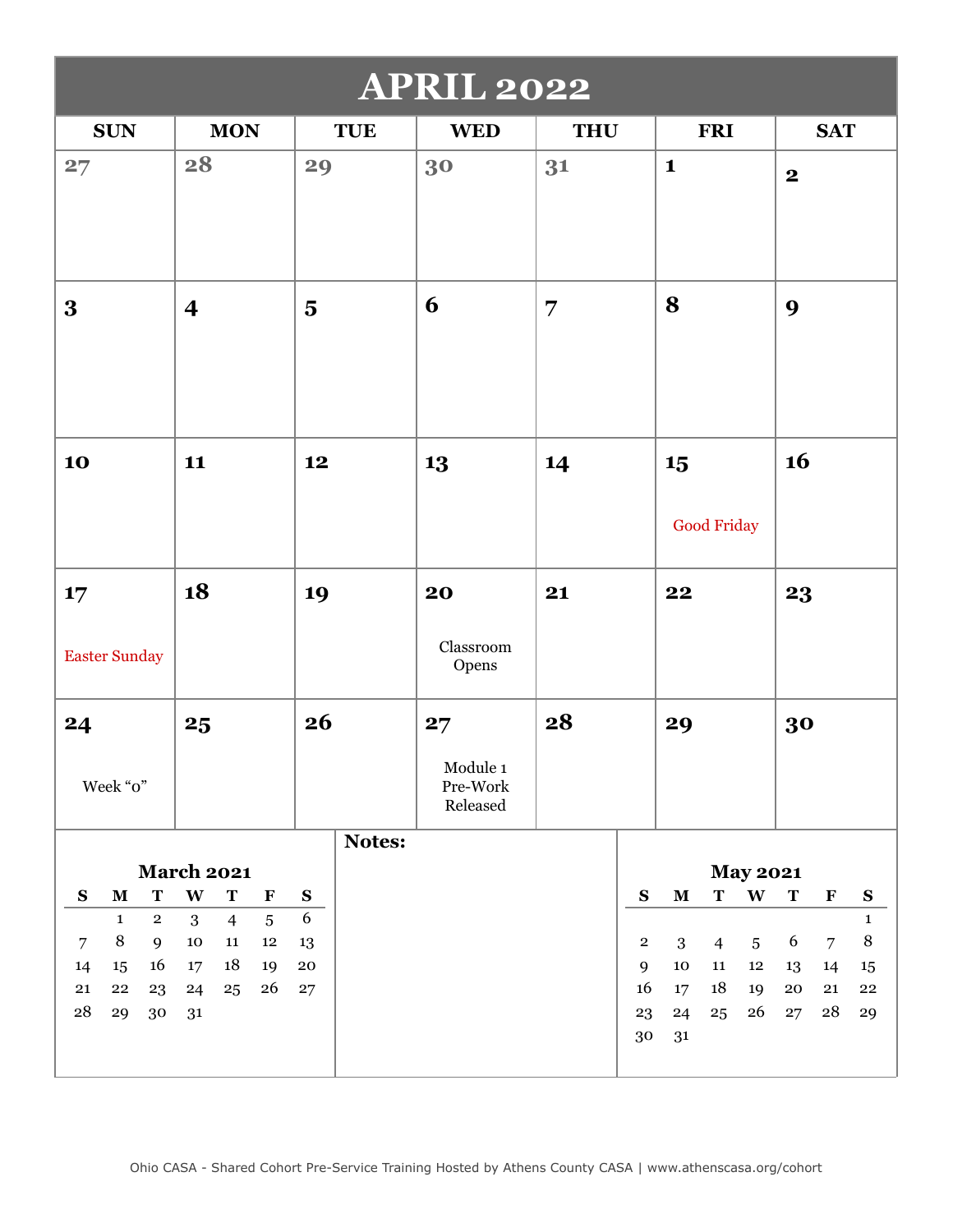| <b>MAY 2022</b>                |                |                                   |                     |              |              |            |                                  |                         |                |                  |                |                       |                |             |                             |
|--------------------------------|----------------|-----------------------------------|---------------------|--------------|--------------|------------|----------------------------------|-------------------------|----------------|------------------|----------------|-----------------------|----------------|-------------|-----------------------------|
| <b>SUN</b>                     |                |                                   | <b>MON</b>          |              |              | <b>TUE</b> | <b>WED</b>                       | <b>THU</b>              |                |                  | <b>FRI</b>     |                       |                | <b>SAT</b>  |                             |
| $\mathbf{1}$                   |                | $\boldsymbol{2}$                  |                     |              | $\bf{3}$     |            | $\overline{\mathbf{4}}$          | $\overline{\mathbf{5}}$ |                | 6                |                |                       | $\overline{7}$ |             |                             |
| Week 1                         |                |                                   |                     |              |              |            | Module 2<br>Pre-Work<br>Released |                         |                |                  |                |                       |                |             |                             |
| 8                              |                | 9                                 |                     |              | 10           |            | 11                               | 12                      |                | 13               |                |                       | 14             |             |                             |
| Week 2                         |                |                                   |                     |              |              |            | Module 3<br>Pre-Work<br>Released |                         |                |                  |                |                       |                |             |                             |
| 15                             |                | 16                                |                     |              | 17           |            | 18                               | 19                      |                | 20               |                |                       | 21             |             |                             |
| Week 3<br>Mother's Day         |                |                                   |                     |              |              |            | Module 4<br>Pre-Work<br>Released |                         |                |                  |                |                       |                |             |                             |
| 22                             |                | 23                                |                     |              | 24           |            | 25                               | 26                      |                | 27               |                |                       | 28             |             |                             |
| Week 4                         |                |                                   |                     |              |              |            | Module 5<br>Pre-Work<br>Released |                         |                |                  |                |                       |                |             |                             |
| 29                             |                | 30                                |                     |              | 31           |            | $\mathbf{1}$                     | $\overline{\mathbf{2}}$ |                | 3                |                |                       | 4              |             |                             |
| Week 5                         |                |                                   | <b>Memorial Day</b> |              |              |            |                                  |                         |                |                  |                |                       |                |             |                             |
|                                |                |                                   |                     |              |              | Notes:     |                                  |                         |                |                  |                |                       |                |             |                             |
| ${\bf S}$<br>${\bf M}$         | $\mathbf T$    | <b>April 2022</b><br>$\mathbf{W}$ | $\mathbf T$         | $\mathbf F$  | ${\bf S}$    |            |                                  |                         | ${\bf S}$      | $\mathbf M$      | $\mathbf T$    | <b>June 2022</b><br>W | $\mathbf T$    | $\mathbf F$ |                             |
|                                |                |                                   |                     | $\mathbf{1}$ | $\mathbf{2}$ |            |                                  |                         |                |                  |                | $\mathbf 1$           | $\mathbf{2}$   | 3           | ${\bf S}$<br>$\overline{4}$ |
| $\mathbf{3}$<br>$\overline{4}$ | $\overline{5}$ | 6                                 | $\overline{7}$      | 8            | $\mathbf{9}$ |            |                                  |                         | $\overline{5}$ | 6                | $\overline{7}$ | $\,8\,$               | 9              | $10\,$      | ${\bf 11}$                  |
| 10<br>11<br>18<br>17           | $12\,$<br>19   | 13<br>${\bf 20}$                  | 14<br>21            | 15<br>22     | 16<br>23     |            |                                  |                         | 12             | 13               | 14             | 15                    | 16             | 17          | $18\,$                      |
| 25<br>24                       | 26             | ${\bf 27}$                        | ${\bf 28}$          | 29           | 30           |            |                                  |                         | 19<br>26       | ${\bf 20}$<br>27 | 21<br>28       | ${\bf 22}$<br>29      | 23<br>30       | 24          | 25                          |
|                                |                |                                   |                     |              |              |            |                                  |                         |                |                  |                |                       |                |             |                             |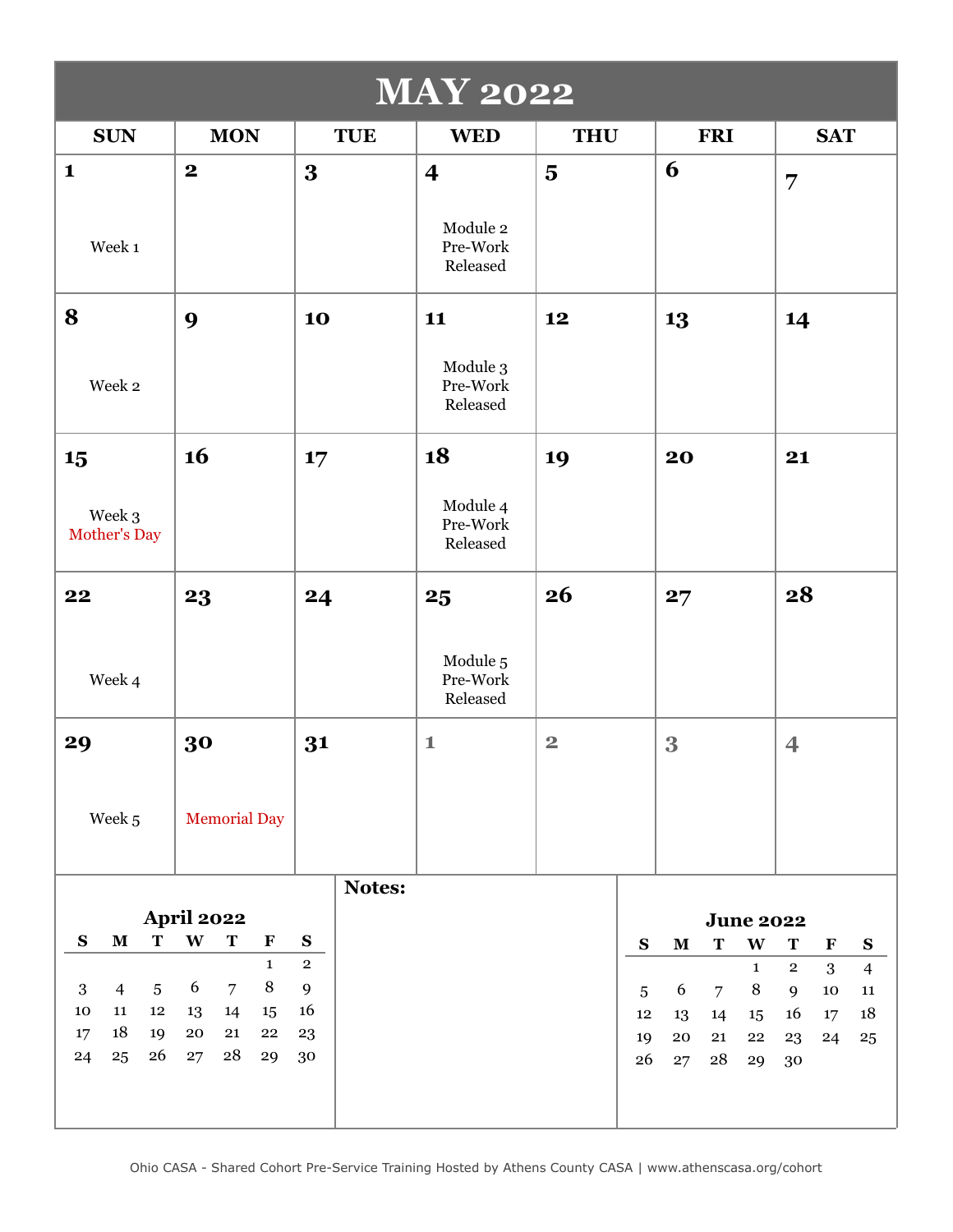| <b>JUNE 2022</b>                                                             |                                                                                     |                             |                                        |                         |            |                |                |                  |                  |                            |                    |
|------------------------------------------------------------------------------|-------------------------------------------------------------------------------------|-----------------------------|----------------------------------------|-------------------------|------------|----------------|----------------|------------------|------------------|----------------------------|--------------------|
| <b>SUN</b>                                                                   | <b>MON</b>                                                                          | <b>TUE</b>                  | <b>WED</b>                             | <b>THU</b>              |            |                | <b>FRI</b>     |                  |                  | <b>SAT</b>                 |                    |
| 29                                                                           | 30                                                                                  | 31                          | $\mathbf{1}$                           | $\overline{\mathbf{2}}$ |            | 3              |                |                  | $\boldsymbol{4}$ |                            |                    |
| $\overline{\mathbf{5}}$                                                      | 6                                                                                   | $\overline{7}$              | 8                                      | 9                       |            | 10             |                |                  | 11               |                            |                    |
| 12                                                                           | 13                                                                                  | 14                          | 15                                     | 16                      |            | 17             |                |                  | 18               |                            |                    |
| 19<br>Father's Day                                                           | 20                                                                                  | 21                          | 22<br>Classroom<br>Opens               | 23                      |            | 24             |                |                  | 25               |                            |                    |
| 26<br>Week "o"                                                               | 27                                                                                  | 28                          | 29<br>Module 1<br>Pre-Work<br>Released | 30                      |            | $\mathbf 1$    |                |                  | $\overline{2}$   |                            |                    |
|                                                                              |                                                                                     | Notes:                      |                                        |                         |            |                |                |                  |                  |                            |                    |
|                                                                              | <b>May 2022</b>                                                                     |                             |                                        |                         |            |                | ${\bf T}$      | <b>July 2022</b> | $\mathbf T$      |                            |                    |
| $\mathbf T$<br>${\bf S}$<br>$\mathbf M$<br>3<br>$\mathbf{1}$<br>$\mathbf{2}$ | $\mathbf{W}$<br>$\mathbf T$<br>$\mathbf F$<br>6<br>$\overline{5}$<br>$\overline{4}$ | ${\bf S}$<br>$\overline{7}$ |                                        |                         | ${\bf S}$  | $\mathbf M$    |                | $\mathbf{W}$     |                  | $\mathbf F$<br>$\mathbf 1$ | ${\bf S}$<br>$\,2$ |
| $\, 8$<br>9<br>10                                                            | ${\bf 11}$<br>$12\,$<br>13                                                          | 14                          |                                        |                         | $\sqrt{3}$ | $\overline{4}$ | $\overline{5}$ | 6                | $\overline{7}$   | $\, 8$                     | $\overline{9}$     |
| 16<br>17<br>$15\,$                                                           | $18\,$<br>19<br>20                                                                  | ${\bf 21}$                  |                                        |                         | $10\,$     | ${\bf 11}$     | $12\,$         | 13               | 14               | $15\,$                     | 16                 |
| ${\bf 22}$<br>23<br>24                                                       | 26<br>27<br>25                                                                      | ${\bf 28}$                  |                                        |                         | 17         | 18             | 19             | ${\bf 20}$       | ${\bf 21}$       | 22                         | 23                 |
| 30<br>29<br>31                                                               |                                                                                     |                             |                                        |                         | 24         | 25             | 26             | 27               | ${\bf 28}$       | 29                         | 30                 |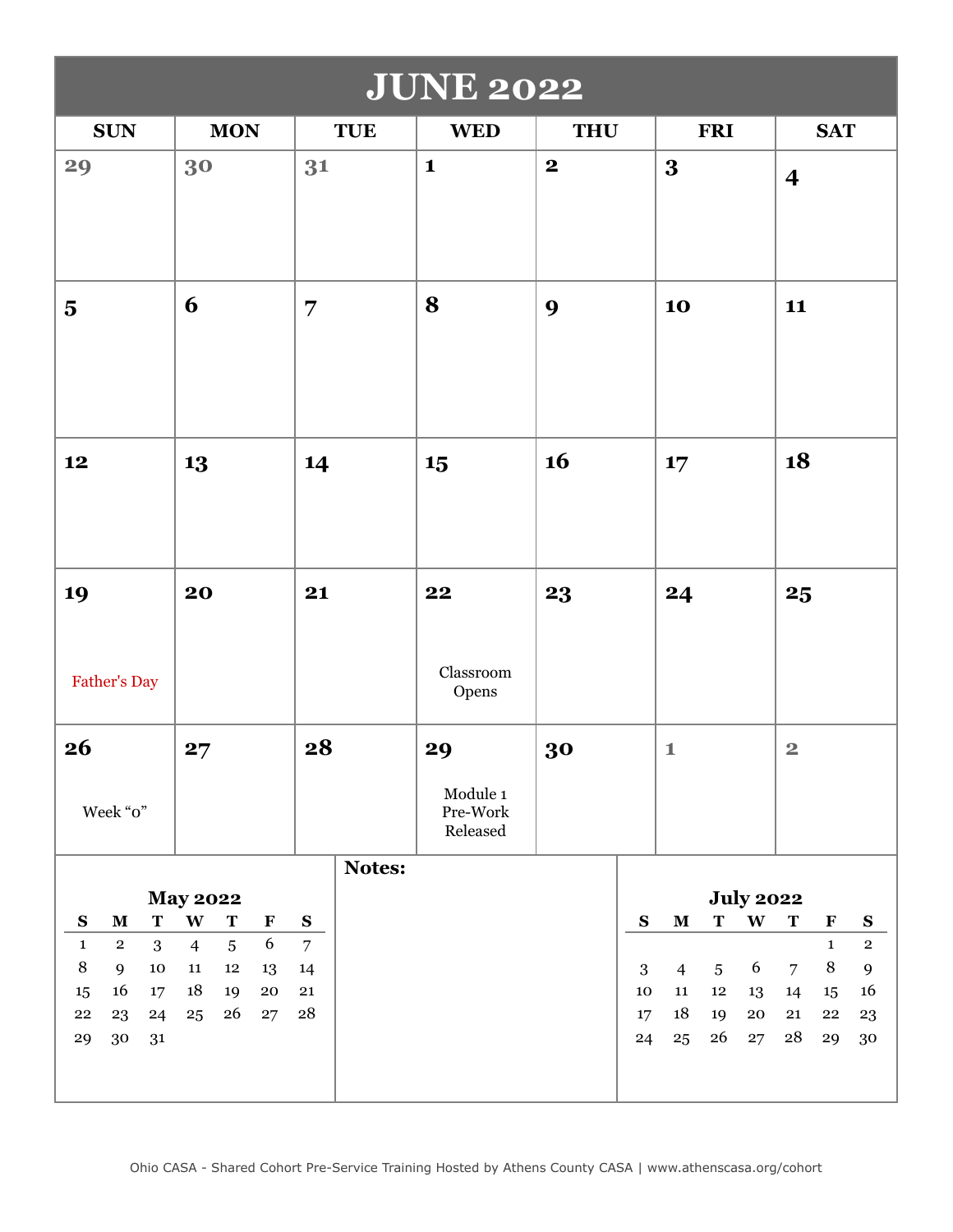| <b>JULY 2022</b>                         |                                                                |                         |                                  |                          |                                                                  |                                                    |  |  |  |  |
|------------------------------------------|----------------------------------------------------------------|-------------------------|----------------------------------|--------------------------|------------------------------------------------------------------|----------------------------------------------------|--|--|--|--|
| <b>SUN</b>                               | <b>MON</b>                                                     | <b>TUE</b>              | <b>WED</b>                       | <b>THU</b>               | <b>FRI</b>                                                       | <b>SAT</b>                                         |  |  |  |  |
| 26                                       | 27                                                             | 28                      | 29                               | 30                       | $\mathbf{1}$                                                     | $\mathbf{2}$                                       |  |  |  |  |
| Week "o"                                 |                                                                |                         | Module 1<br>Pre-Work<br>Released |                          |                                                                  |                                                    |  |  |  |  |
| 3                                        | $\overline{\mathbf{4}}$                                        | $\overline{\mathbf{5}}$ | 6                                | $\overline{7}$           | 8                                                                | 9                                                  |  |  |  |  |
| Week 1                                   | Independence<br>Day                                            |                         | Module 2<br>Pre-Work<br>Released |                          |                                                                  |                                                    |  |  |  |  |
| 10                                       | 11                                                             | 12                      | 13                               | 14                       | 15                                                               | 16                                                 |  |  |  |  |
| Week 2                                   |                                                                |                         | Module 3<br>Pre-Work<br>Released |                          |                                                                  |                                                    |  |  |  |  |
| 17                                       | 18                                                             | 19                      | 20                               | 21                       | 22                                                               | 23                                                 |  |  |  |  |
| Week 3                                   |                                                                |                         | Module 4<br>Pre-Work<br>Released |                          |                                                                  |                                                    |  |  |  |  |
| 24                                       | 25                                                             | 26                      | 27                               | 28                       | 29                                                               | 30                                                 |  |  |  |  |
| Week 4                                   |                                                                |                         | Module 5<br>Pre-Work<br>Released |                          |                                                                  |                                                    |  |  |  |  |
| 31                                       | $\mathbf 1$                                                    | $\overline{2}$          | 3                                | $\overline{\mathcal{A}}$ | $\overline{5}$                                                   | 6                                                  |  |  |  |  |
| Week 5                                   |                                                                |                         |                                  |                          |                                                                  |                                                    |  |  |  |  |
|                                          |                                                                | Notes:                  |                                  |                          |                                                                  |                                                    |  |  |  |  |
| S<br>$\mathbf T$<br>$\mathbf M$          | <b>June 2022</b><br>$\mathbf{W}$<br>$\mathbf T$<br>$\mathbf F$ | ${\bf S}$               |                                  | ${\bf S}$                | <b>August 2022</b><br>$\mathbf M$<br>$\mathbf T$<br>$\mathbf{W}$ | $\mathbf T$<br>$\mathbf F$<br>${\bf S}$            |  |  |  |  |
|                                          | 3<br>$\mathbf{1}$<br>$\overline{2}$                            | $\overline{4}$          |                                  |                          | $2^{\circ}$<br>$\overline{3}$<br>$\mathbf{1}$                    | $\overline{6}$<br>5 <sub>5</sub><br>$\overline{4}$ |  |  |  |  |
| 6<br>$\overline{7}$<br>$5\phantom{.0}$   | $\, 8$<br>9<br>10                                              | ${\bf 11}$              |                                  | $\overline{7}$           | 8<br>9<br>10                                                     | 13<br>12<br>11                                     |  |  |  |  |
| $12\,$<br>14<br>13                       | 16<br>15<br>17                                                 | 18                      |                                  | 14<br>21                 | 15<br>16<br>17<br>22                                             | 19<br>18<br>$20\,$                                 |  |  |  |  |
| ${\bf 20}$<br>19<br>21<br>26<br>28<br>27 | ${\bf 22}$<br>23<br>24<br>29<br>30                             | 25                      |                                  | 28                       | 23<br>24<br>29<br>30<br>31                                       | 25<br>26<br>27                                     |  |  |  |  |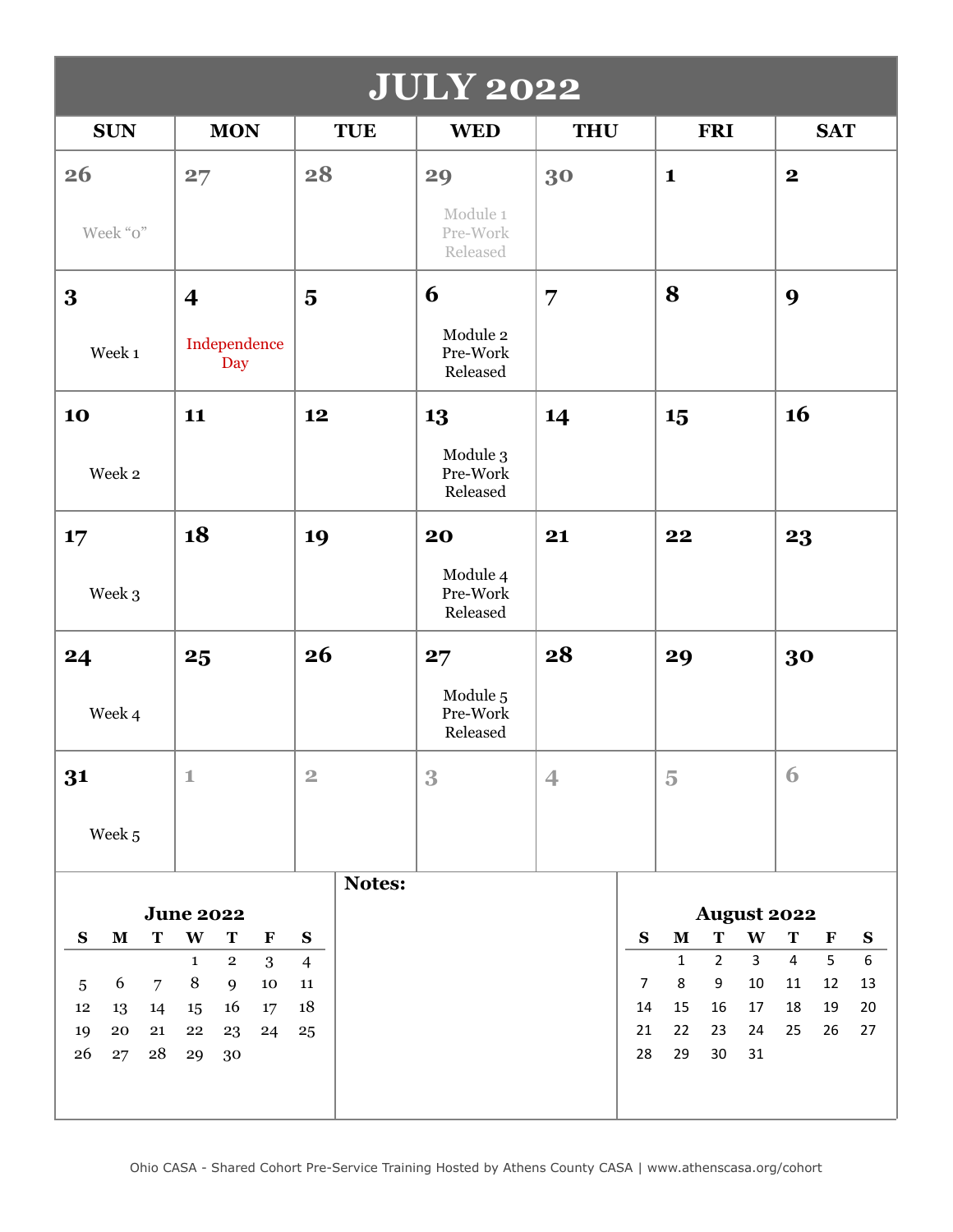| <b>AUGUST 2022</b>                                                                                                                         |                                                                                                                                                                              |                                                  |                                        |                                                   |                                                                                                                                                           |                                                                                                                                                                                   |  |  |  |  |
|--------------------------------------------------------------------------------------------------------------------------------------------|------------------------------------------------------------------------------------------------------------------------------------------------------------------------------|--------------------------------------------------|----------------------------------------|---------------------------------------------------|-----------------------------------------------------------------------------------------------------------------------------------------------------------|-----------------------------------------------------------------------------------------------------------------------------------------------------------------------------------|--|--|--|--|
| <b>SUN</b>                                                                                                                                 | <b>MON</b>                                                                                                                                                                   | <b>TUE</b>                                       | <b>WED</b>                             | <b>THU</b>                                        | <b>FRI</b>                                                                                                                                                | <b>SAT</b>                                                                                                                                                                        |  |  |  |  |
| 31                                                                                                                                         | $\mathbf{1}$                                                                                                                                                                 | $\boldsymbol{2}$                                 | $\overline{\mathbf{3}}$                | $\overline{\mathbf{4}}$                           | $\overline{\mathbf{5}}$                                                                                                                                   | 6                                                                                                                                                                                 |  |  |  |  |
| $\overline{7}$                                                                                                                             | 8                                                                                                                                                                            | 9                                                | 10                                     | 11                                                | 12                                                                                                                                                        | 13                                                                                                                                                                                |  |  |  |  |
| 14                                                                                                                                         | 15                                                                                                                                                                           | 16                                               | 17<br>Classroom<br>Opens               | 18                                                | 19                                                                                                                                                        | 20                                                                                                                                                                                |  |  |  |  |
| 21<br>Week "o"                                                                                                                             | 22                                                                                                                                                                           | 23                                               | 24<br>Module 1<br>Pre-Work<br>Released | 25                                                | 26                                                                                                                                                        | 27                                                                                                                                                                                |  |  |  |  |
| 28<br>Week 1                                                                                                                               | 29                                                                                                                                                                           | 30                                               | 31<br>Module 2<br>Pre-Work<br>Released | $\mathbf{1}$                                      | $\overline{2}$                                                                                                                                            | 3                                                                                                                                                                                 |  |  |  |  |
|                                                                                                                                            |                                                                                                                                                                              | Notes:                                           |                                        |                                                   |                                                                                                                                                           |                                                                                                                                                                                   |  |  |  |  |
|                                                                                                                                            | <b>July 2022</b>                                                                                                                                                             |                                                  |                                        |                                                   | September 2022                                                                                                                                            |                                                                                                                                                                                   |  |  |  |  |
| ${\bf S}$<br>$\mathbf M$<br>T<br>$\overline{4}$<br>$\overline{5}$<br>3<br>11<br>${\bf 12}$<br>10<br>18<br>19<br>17<br>26<br>24<br>25<br>31 | W<br>${\bf T}$<br>$\mathbf F$<br>$\mathbf{1}$<br>$\, 8$<br>6<br>$\overline{7}$<br>13<br>14<br>15<br>${\bf 20}$<br>${\bf 21}$<br>${\bf 22}$<br>${\bf 28}$<br>${\bf 27}$<br>29 | ${\bf S}$<br>$\mathbf{2}$<br>9<br>16<br>23<br>30 |                                        | ${\bf S}$<br>$\overline{4}$<br>$11\,$<br>18<br>25 | $\mathbf{W}$<br>$\mathbf M$<br>$\mathbf T$<br>6<br>$\overline{7}$<br>$5\phantom{.0}$<br>$\bf{12}$<br>13<br>14<br>19<br>${\bf 20}$<br>21<br>26<br>28<br>27 | $\mathbf T$<br>$\mathbf F$<br>${\bf S}$<br>$\mathbf 2$<br>$\mathbf{3}$<br>$\mathbf{1}$<br>$\, 8$<br>9<br>${\bf 10}$<br>16<br>15<br>17<br>${\bf 22}$<br>23<br>24<br>29<br>30<br>31 |  |  |  |  |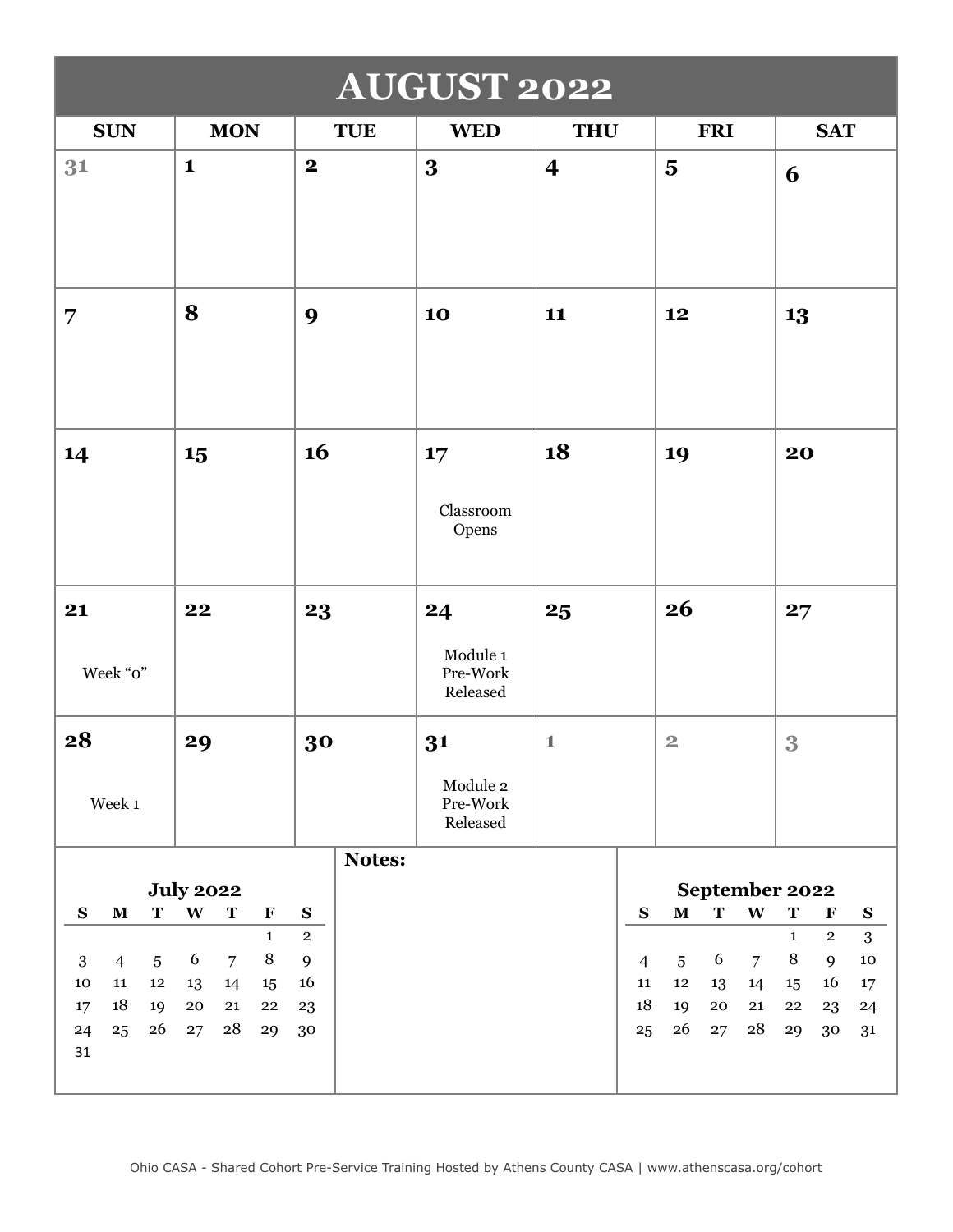| <b>SEPTEMBER 2022</b>                      |                                                         |                  |                                  |                                    |                                                 |                                                                 |  |  |  |  |  |
|--------------------------------------------|---------------------------------------------------------|------------------|----------------------------------|------------------------------------|-------------------------------------------------|-----------------------------------------------------------------|--|--|--|--|--|
| <b>SUN</b>                                 | <b>MON</b>                                              | <b>TUE</b>       | <b>WED</b>                       | <b>THU</b>                         | <b>FRI</b>                                      | <b>SAT</b>                                                      |  |  |  |  |  |
| 28                                         | 29                                                      | 30               | 31<br>Module 2                   | $\mathbf{1}$                       | $\boldsymbol{2}$                                | 3                                                               |  |  |  |  |  |
| Week 1                                     |                                                         |                  | Pre-Work<br>Released             |                                    |                                                 |                                                                 |  |  |  |  |  |
| $\overline{\mathbf{4}}$                    | $\overline{\mathbf{5}}$                                 | 6                | $\overline{7}$                   | 8                                  | 9                                               | 10                                                              |  |  |  |  |  |
| Week 2                                     | Labor Day                                               |                  | Module 3<br>Pre-Work<br>Released |                                    |                                                 |                                                                 |  |  |  |  |  |
| 11                                         | 12                                                      | 13               | 14                               | 15                                 | 16                                              | 17                                                              |  |  |  |  |  |
| Week 3                                     |                                                         |                  | Module 4<br>Pre-Work<br>Released |                                    |                                                 |                                                                 |  |  |  |  |  |
| 18                                         | 19                                                      | 20               | 21                               | 22                                 | 23                                              | 24                                                              |  |  |  |  |  |
| Week 4                                     |                                                         |                  | Module 5<br>Pre-Work<br>Released |                                    |                                                 |                                                                 |  |  |  |  |  |
| 25                                         | 26                                                      | 27               | 28                               | 29                                 | 30                                              | $\mathbbm{1}$                                                   |  |  |  |  |  |
| Week 5                                     |                                                         |                  |                                  |                                    |                                                 |                                                                 |  |  |  |  |  |
|                                            |                                                         | Notes:           |                                  |                                    |                                                 |                                                                 |  |  |  |  |  |
| T<br>S<br>${\bf M}$                        | <b>August 2022</b><br>$\mathbf{W}$<br>T<br>$\mathbf{F}$ | ${\bf S}$        |                                  | $\mathbf S$                        | October 2022<br>$\mathbf T$<br>W<br>$\mathbf M$ | T<br>$\mathbf F$<br>$\mathbf{s}$                                |  |  |  |  |  |
| $\overline{2}$<br>$\mathbf{1}$             | $\overline{4}$<br>5<br>$\overline{3}$                   | $\boldsymbol{6}$ |                                  |                                    |                                                 | $\mathbf{1}$                                                    |  |  |  |  |  |
| 8<br>9<br>$\overline{7}$<br>14<br>15<br>16 | $10\,$<br>11<br>12<br>18<br>17<br>19                    | 13<br>20         |                                  | $\overline{2}$<br>$\boldsymbol{9}$ | 5<br>3<br>4<br>$10\,$<br>12<br>11               | $\,8\,$<br>$\boldsymbol{6}$<br>$\overline{7}$<br>15<br>13<br>14 |  |  |  |  |  |
| 22<br>21<br>23                             | 24<br>25<br>26                                          | 27               |                                  | 16                                 | 17<br>18<br>19                                  | 20<br>21<br>22                                                  |  |  |  |  |  |
| 28<br>29<br>30                             | 31                                                      |                  |                                  | 23<br>$30\,$                       | 24<br>25<br>26<br>31                            | 28<br>29<br>27                                                  |  |  |  |  |  |
|                                            |                                                         |                  |                                  |                                    |                                                 |                                                                 |  |  |  |  |  |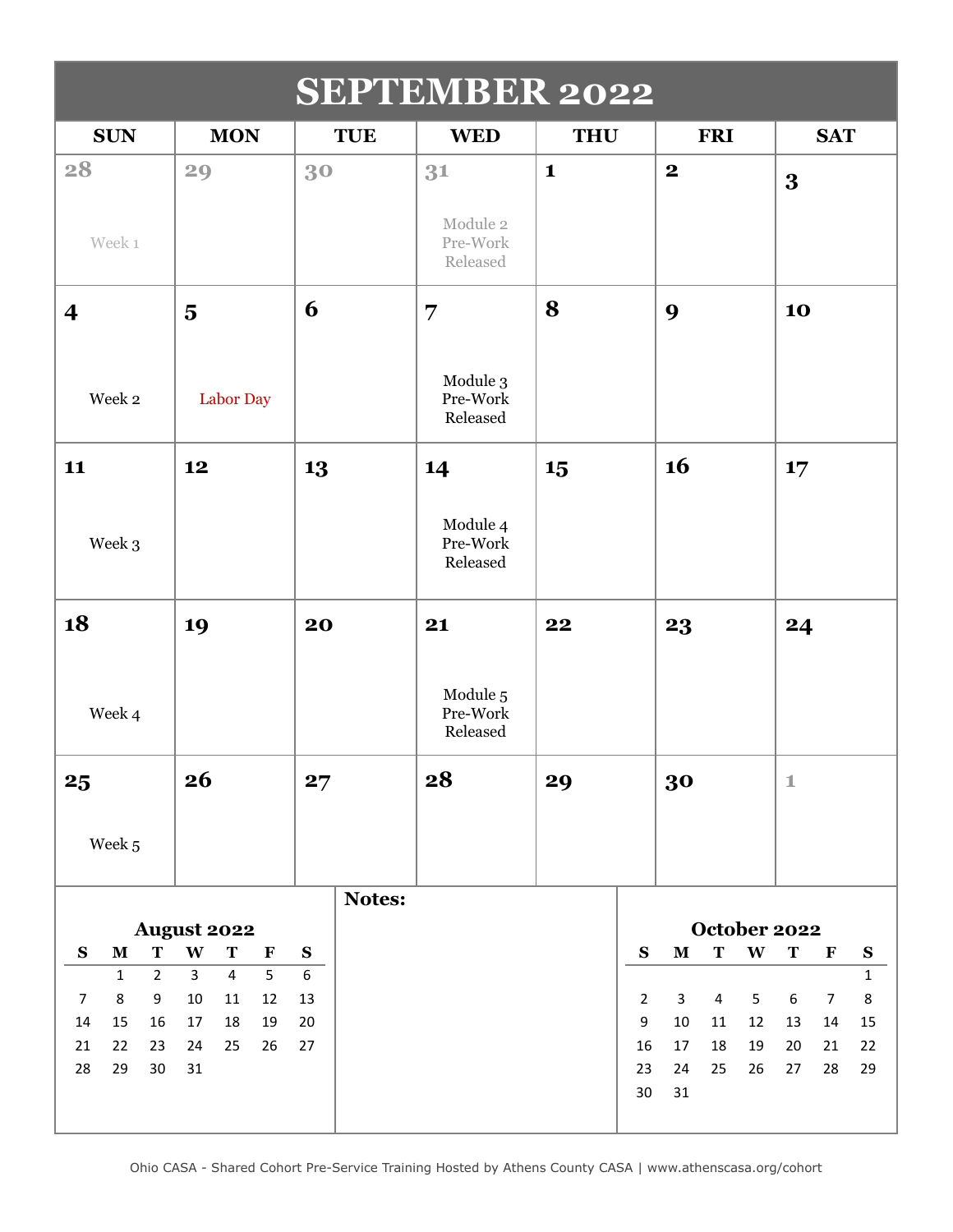|                                          | <b>OCTOBER 2022</b>                                          |                         |                                  |                  |                                                  |                                            |  |  |  |  |
|------------------------------------------|--------------------------------------------------------------|-------------------------|----------------------------------|------------------|--------------------------------------------------|--------------------------------------------|--|--|--|--|
| <b>SUN</b>                               | <b>MON</b>                                                   | <b>TUE</b>              | <b>WED</b>                       | <b>THU</b>       | <b>FRI</b>                                       | <b>SAT</b>                                 |  |  |  |  |
| 25                                       | 26                                                           | 27                      | 28                               | 29               | 30                                               | $\mathbf{1}$                               |  |  |  |  |
| $\boldsymbol{2}$                         | 3                                                            | $\overline{\mathbf{4}}$ | $\overline{\mathbf{5}}$          | 6                | $\overline{7}$                                   | 8                                          |  |  |  |  |
| 9                                        | 10<br><b>Columbus Day</b>                                    | 11                      | 12                               | 13               | 14                                               | 15                                         |  |  |  |  |
|                                          |                                                              |                         |                                  |                  |                                                  |                                            |  |  |  |  |
| 16                                       | 17                                                           | 18                      | 19                               | 20               | 21                                               | 22                                         |  |  |  |  |
|                                          |                                                              |                         | Classroom<br>Opens               |                  |                                                  |                                            |  |  |  |  |
| 23                                       | 24                                                           | 25                      | 26                               | 27               | 28                                               | 29                                         |  |  |  |  |
| Week "o"                                 |                                                              |                         | Module 1<br>Pre-Work<br>Released |                  |                                                  |                                            |  |  |  |  |
| 30                                       | 31                                                           | $\mathbf 1$             | $\overline{2}$                   | 3                | $\overline{4}$                                   | $\overline{5}$                             |  |  |  |  |
| Week 1                                   | Halloween                                                    |                         | Module 2<br>Pre-Work<br>Released |                  |                                                  |                                            |  |  |  |  |
|                                          |                                                              | Notes:                  |                                  |                  |                                                  |                                            |  |  |  |  |
| S<br>$\mathbf M$<br>$\mathbf T$          | September 2022<br>$\mathbf{W}$<br>$\mathbf T$<br>$\mathbf F$ | $\mathbf{s}$            |                                  | ${\bf S}$        | November 2021<br>$\mathbf M$<br>$\mathbf T$<br>W | $\mathbf T$<br>$\mathbf F$<br>$\mathbf{s}$ |  |  |  |  |
|                                          | $\mathbf 2$<br>$\mathbf{1}$                                  | $\overline{3}$          |                                  |                  | $\overline{2}$<br>$\mathbf{1}$                   | 5<br>$\overline{4}$<br>$\mathbf{3}$        |  |  |  |  |
| 6<br>$\overline{5}$<br>$\overline{4}$    | $\, 8$<br>$\overline{7}$<br>9                                | $10\,$                  |                                  | $\boldsymbol{6}$ | 9<br>$\overline{7}$<br>8                         | $12\,$<br>$10\,$<br>$11\,$                 |  |  |  |  |
| $12\,$<br>$11\,$<br>13                   | 16<br>14<br>15                                               | $17\,$                  |                                  | 13               | 14<br>15<br>16                                   | $17\,$<br>18<br>$19\,$                     |  |  |  |  |
| 18<br>19<br>${\bf 20}$<br>26<br>25<br>27 | 21<br>${\bf 22}$<br>23<br>${\bf 28}$<br>29<br>30             | 24<br>31                |                                  | 20<br>27         | 21<br>22<br>23<br>28<br>29<br>39                 | 25<br>24<br>26                             |  |  |  |  |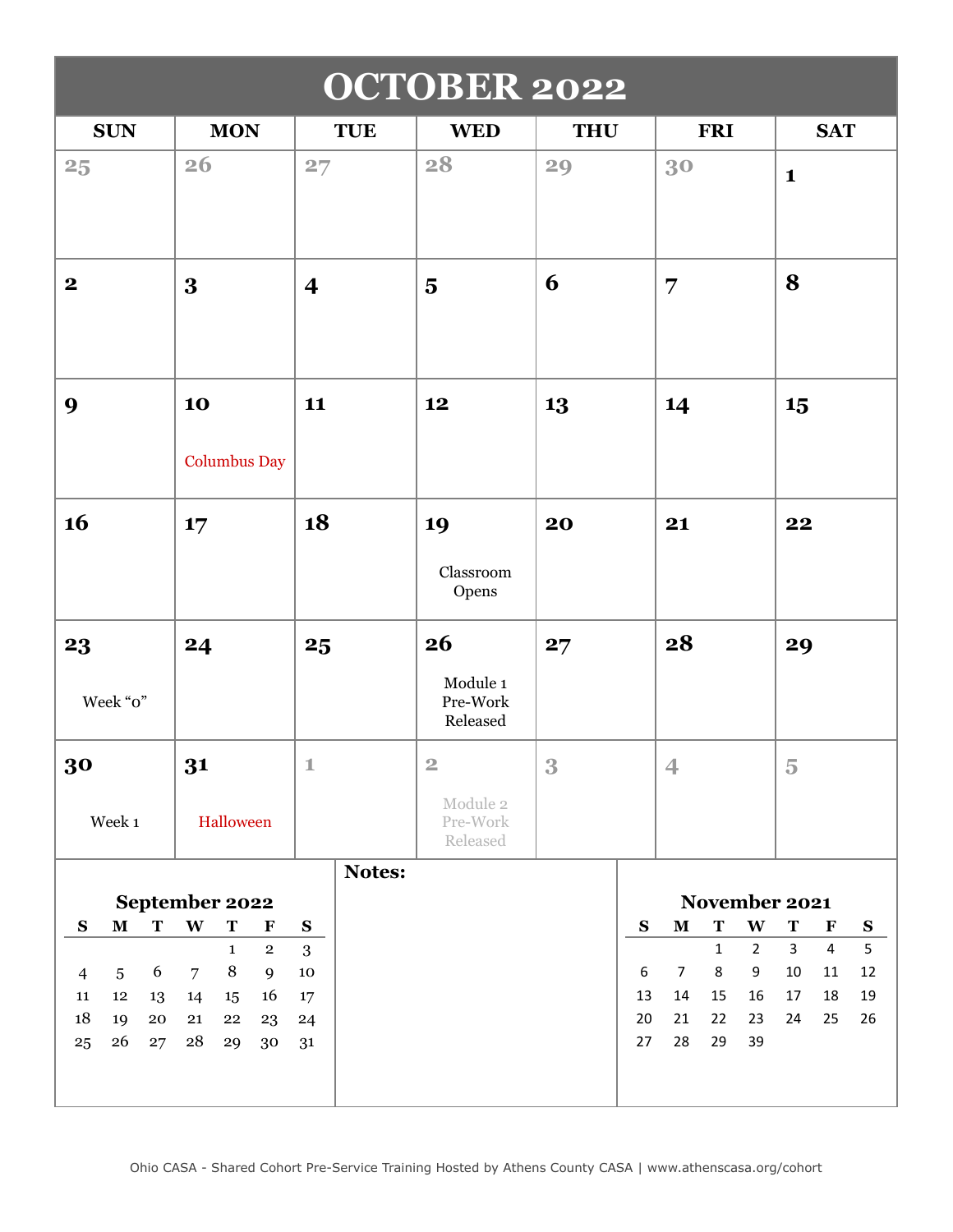| <b>NOVEMBER 2022</b>                                                                                         |                                                                                                                                 |                                                     |                                                                                                                                                                                                                                                                                                                                                                                                                          |                     |           |                         |                     |   |                                                     |                                            |  |  |
|--------------------------------------------------------------------------------------------------------------|---------------------------------------------------------------------------------------------------------------------------------|-----------------------------------------------------|--------------------------------------------------------------------------------------------------------------------------------------------------------------------------------------------------------------------------------------------------------------------------------------------------------------------------------------------------------------------------------------------------------------------------|---------------------|-----------|-------------------------|---------------------|---|-----------------------------------------------------|--------------------------------------------|--|--|
| <b>SUN</b>                                                                                                   | <b>MON</b>                                                                                                                      | <b>TUE</b>                                          | <b>WED</b>                                                                                                                                                                                                                                                                                                                                                                                                               | <b>THU</b>          |           |                         | <b>FRI</b>          |   |                                                     | <b>SAT</b>                                 |  |  |
| 30                                                                                                           | 31                                                                                                                              | $\mathbf{1}$                                        | $\mathbf{2}$                                                                                                                                                                                                                                                                                                                                                                                                             | 3                   |           | $\overline{\mathbf{4}}$ |                     |   | $\overline{\mathbf{5}}$                             |                                            |  |  |
| Week 1                                                                                                       |                                                                                                                                 |                                                     | Module 2<br>Pre-Work<br>Released                                                                                                                                                                                                                                                                                                                                                                                         |                     |           |                         |                     |   |                                                     |                                            |  |  |
| 6                                                                                                            | 7                                                                                                                               | 8                                                   | 9                                                                                                                                                                                                                                                                                                                                                                                                                        | 10                  |           | 11                      |                     |   | 12                                                  |                                            |  |  |
| Week 2                                                                                                       |                                                                                                                                 |                                                     | Module 3<br>Pre-Work<br>Released                                                                                                                                                                                                                                                                                                                                                                                         |                     |           |                         | <b>Veterans Day</b> |   |                                                     |                                            |  |  |
| 13                                                                                                           | 14                                                                                                                              | 15                                                  | 16                                                                                                                                                                                                                                                                                                                                                                                                                       | 17                  |           | 18                      |                     |   | 19                                                  |                                            |  |  |
| Week 3                                                                                                       |                                                                                                                                 |                                                     | Module 4<br>Pre-Work<br>Released                                                                                                                                                                                                                                                                                                                                                                                         |                     |           |                         |                     |   |                                                     |                                            |  |  |
| 20                                                                                                           | 21                                                                                                                              | 22                                                  | 23                                                                                                                                                                                                                                                                                                                                                                                                                       | 24                  |           | 25                      |                     |   | 26                                                  |                                            |  |  |
| Week 4                                                                                                       |                                                                                                                                 |                                                     | Module 5<br>Pre-Work<br>Released                                                                                                                                                                                                                                                                                                                                                                                         | Thanksgiving<br>Day |           |                         |                     |   |                                                     |                                            |  |  |
| 27                                                                                                           | 28                                                                                                                              | 29                                                  | 30                                                                                                                                                                                                                                                                                                                                                                                                                       | 1                   |           | $\overline{2}$          |                     |   | 3                                                   |                                            |  |  |
| Week 5                                                                                                       |                                                                                                                                 |                                                     |                                                                                                                                                                                                                                                                                                                                                                                                                          |                     |           |                         |                     |   |                                                     |                                            |  |  |
|                                                                                                              |                                                                                                                                 | <b>Notes:</b>                                       |                                                                                                                                                                                                                                                                                                                                                                                                                          |                     |           |                         |                     |   |                                                     |                                            |  |  |
| $\mathbf{s}$<br>$\mathbf M$<br>T                                                                             | October 2022<br>W                                                                                                               |                                                     | Program may consider not holding                                                                                                                                                                                                                                                                                                                                                                                         |                     | ${\bf S}$ | $\mathbf M$             | December 2022<br>T  | W | T                                                   |                                            |  |  |
| $\mathbf{3}$<br>$\overline{4}$<br>$\overline{5}$<br>11<br>12<br>10<br>18<br>17<br>19<br>26<br>24<br>25<br>31 | T<br>$\mathbf F$<br>$\mathbf{1}$<br>$\, 8$<br>6<br>$\overline{7}$<br>13<br>14<br>15<br>20<br>21<br>22<br>${\bf 28}$<br>27<br>29 | $\mathbf{S}$<br>$\mathbf{2}$<br>9<br>16<br>23<br>30 | live-taught sessions during the week<br>of Thanksgiving. In that case, move<br>$\mathbf{1}$<br>Module 4 session to "Week 5" and<br>8<br>$\overline{7}$<br>$\overline{4}$<br>6<br>5<br>Module 5 session to "Week 6."<br>11<br>$12\,$<br>13<br>14<br>15<br>Pre-work release dates will remain as<br>18<br>19<br>20<br>21<br>22<br>listed so be sure to clearly<br>communicate with trainees.<br>26<br>28<br>25<br>27<br>29 |                     |           |                         |                     |   | $\mathbf{F}$<br>$\mathbf{2}$<br>9<br>16<br>23<br>30 | ${\bf S}$<br>3<br>$10\,$<br>17<br>24<br>31 |  |  |